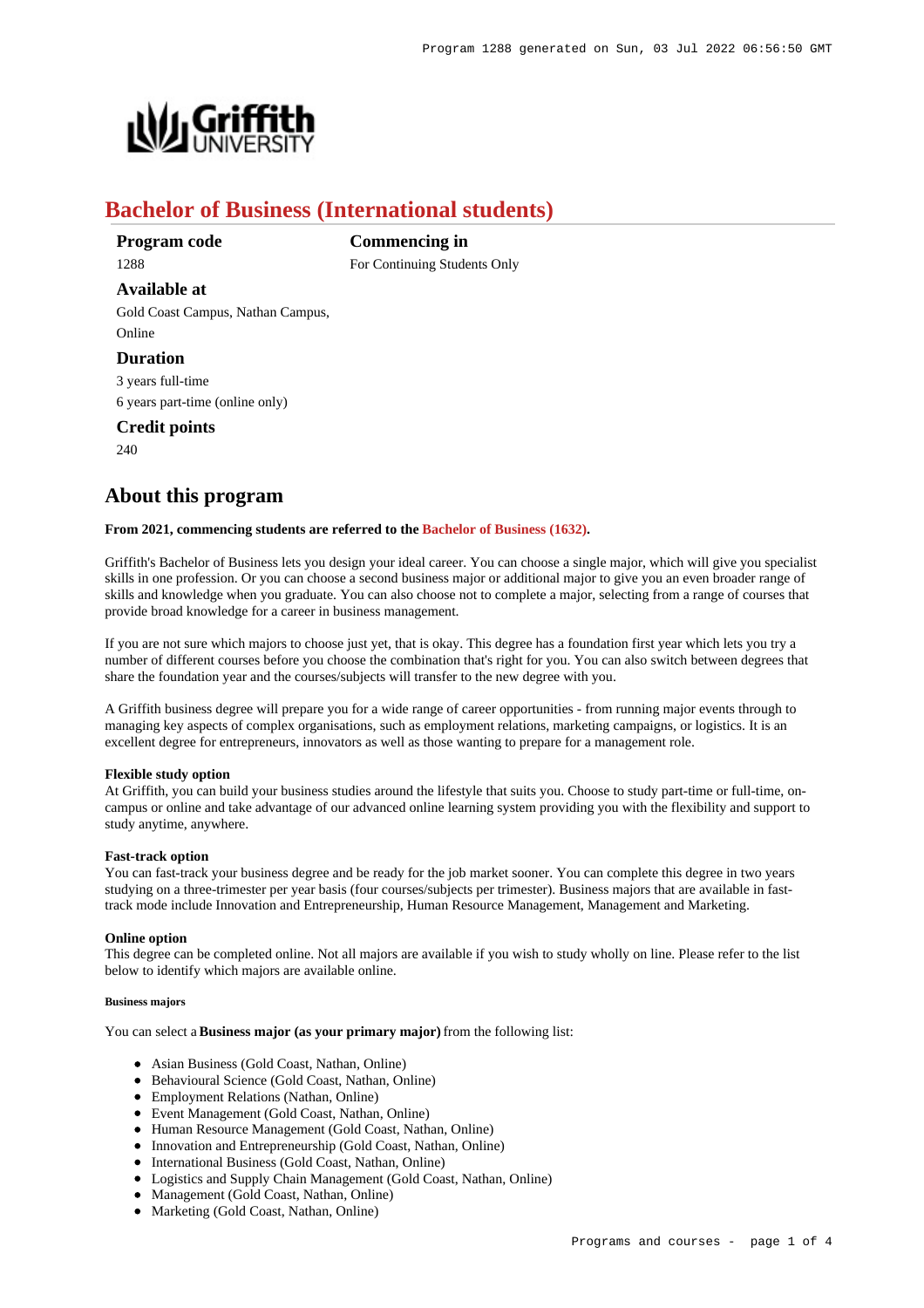- Real Estate and Property Development (Gold Coast, Nathan, Online)
- Sport Management (Gold Coast, Nathan, Online)
- Sustainable Business(Nathan, Online)
- Tourism Management (Gold Coast, Nathan, Online)

You can undertake **two Business majors** or a **second major** can be undertaken from the Bachelor of Commerce or Bachelor of Government and International Relations.

#### **Second majors include:**

- Accounting (Gold Coast, Nathan, Online)
- Economics (Gold Coast, Nathan, Online)
- Finance (Gold Coast, Nathan, Online)
- Financial Planning (Gold Coast, Nathan, Online)
- Politics and Public Policy (Gold Coast, Nathan)

Students can elect to not complete a major and these students will undertake the 'no major' option.

**Honours** is available for this degree through an additional year of study.

# [My attendance during the program](https://www148.griffith.edu.au/programs-courses/Program/1288/Overview/International#attendance)

# **Attendance information**

This program is offered full-time at the Nathan and Gold Coast campuses. Some courses are also available online. You may choose to study courses at other campuses where the program structure allows.

As a full-time student, you will generally attend 12-15 hours of scheduled classes per week throughout the trimester.

Classes may be scheduled during the day and evening throughout the week.

#### **Studying amid COVID-19**

The University's Mandatory COVID-19 Vaccination or Testing policy is under review and consultation and will be suspended from 14/4/2022. Please visit [Studying amid COVID-19](https://www.griffith.edu.au/coronavirus/studying-amid-covid-19) for more information.

If you are an International student on a student visa, you must ensure that you enrol in a way that will allow you to complete your enrolment within the expected program duration as stated on your Confirmation of Enrolment (CoE).

#### **Work-integrated learning**

Work-integrated Learning experiences are provided through a number of special purpose internship courses as well as through guest lectures, field trips, case study analysis, problem-solving of industry scenarios and policy analysis and development.

To gain hands-on experience in international markets students can take an internship with an international company or government agency, conduct market research in a target export or investment country, join a multinational company offshore on an internship, or prepare an export marketing plan for a product or service, or a development plan for a new product.

# [My career opportunities](https://www148.griffith.edu.au/programs-courses/Program/1288/Overview/International#opportunities)

**My career opportunities**

#### **No major option**

A business degree gives you the foundation to take your career just about anywhere. You will be prepared to use your extensive business skills in a range of increasingly diverse settings including not-for-profit, government and corporate organisations.

#### **Asian Business**

You could find career opportunities in government, businesses with overseas profiles, international aid and other nongovernmental organisations, news and media organisations, and the education industry in Asia.

#### **Behavioural Science**

You could find career opportunities in government, private enterprise and not-for-profit organisations across various disciplines including marking and advertising, human services, healthcare, economics, policy development, research and evaluation of programs and services.

#### **Employment Relations**

You may find opportunities to work as an employment relations manager or consultant, or in roles dealing with workplace planning and policy, managerial strategy, industrial advocacy, occupational health and safety, and workplace negotiation.

#### **Event Management**

You will be well prepared for an exciting career working for event and conference organisers in the sport, tourism, marketing, media and cultural sectors as well as coordinating and managing government event portfolios.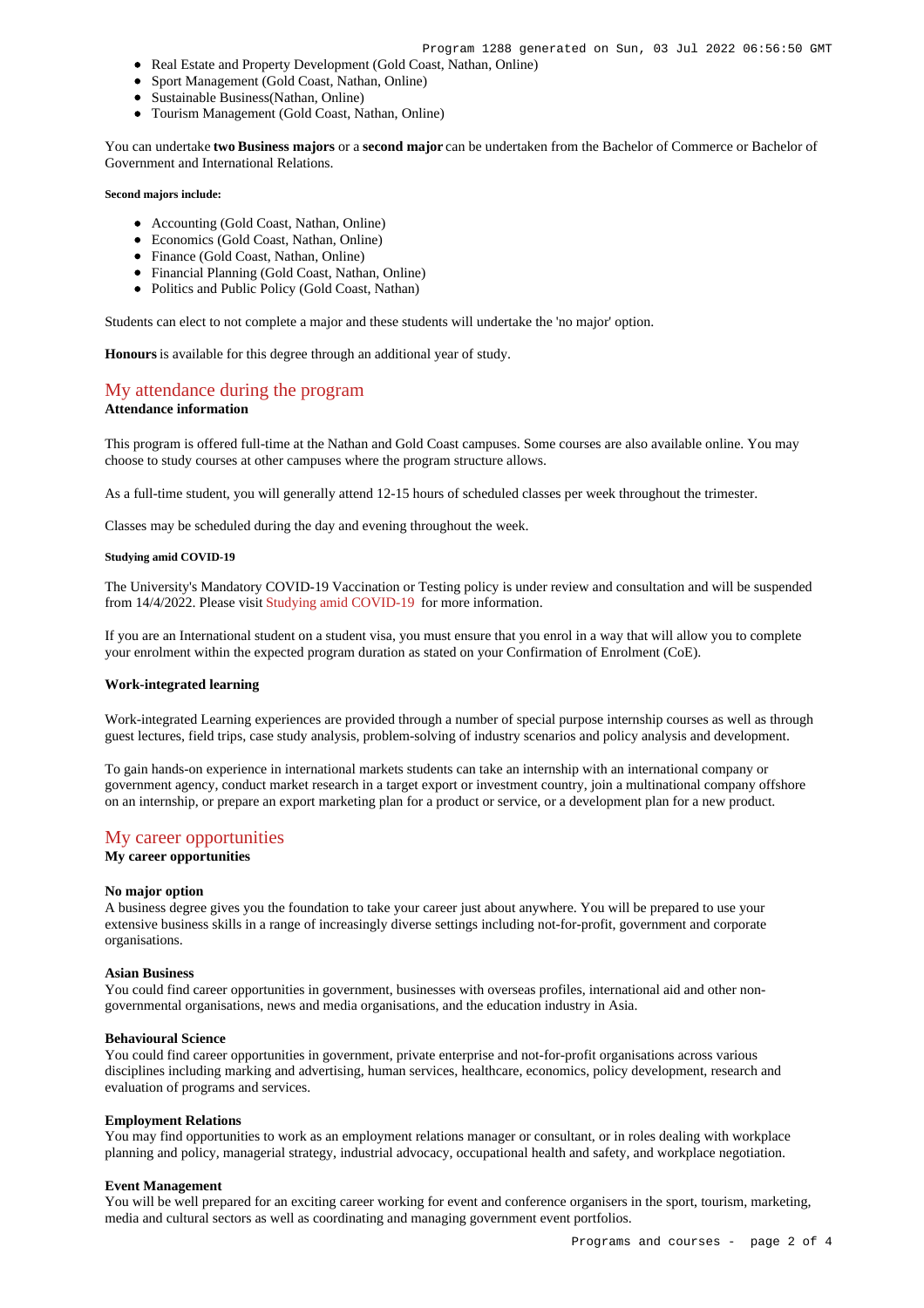## **Human Resource Management**

You will graduate with a degree recognised by the Australian Human Resources Institute and be equipped for a career as a human resource manager or consultant. Human resource professionals work in many sectors including business management, counselling, workforce planning and policy, and recruiting and training staff for the public and private sectors and nongovernment organisations.

# **Innovation and Entrepreneurship**

As a graduate of the Innovation and Entrepreneurship major, you'll be able to create and develop innovative ideas that enable scale and societal impact. You will have an understanding of the entrepreneurial mindset, ways to identify or create opportunities, and the strategic and operational issues in firm creation. Create your own career by starting your own lifestyle or high-potential startup, be entrepreneurial while working in a family business or being an intrapreneur within someone's business.

#### **International Business**

You will be prepared to work with international trade and investment organisations or in the public and private sectors in management, strategic planning, research, corporate government relations, global operations and public relations.

# **Logistics and Supply Chain Management**

You may find opportunities to work as a logistics and supply chain manager, purchasing manager, business or strategy manager, or export and import operations manager. These career opportunities exist in the public, private and not-for-profit sectors.

# **Management**

Good managers are needed across all sectors and in businesses of all sizes. With this qualification, you can apply your business management knowledge to an area of personal interest and find opportunities in roles such as a business manager in human resources, strategy, planning and policy, and training and development.

#### **Marketing**

You will be able to work in any industry or organisation that needs to promote its products or services, including entertainment and fashion, tourism, advertising, public relations, and business consulting. You might work as a brand manager, marketing manager, advertising account manager, market research analyst, public relations manager, or sales manager.

# **Real Estate and Property Development**

The property sector is expanding in Australia and around the world, creating a wide range of employment opportunities in the commercial, residential and tourism sectors of the real estate and property management industries. You will be prepared for a career in property finance, development and investment, real estate agency management, project management, and marketing and promoting real estate.

#### **Sport Management**

Sport is big business. You could find opportunities in government departments, local, national and international sporting clubs and event management organisations. You may also find opportunities in sport tourism, marketing, media and athlete representation.

### **Sustainable Business**

Increasingly, public and private sector organisations are hiring sustainability and corporate social responsibility specialists. The growing trend in consumers demanding sustainable, ethical products and services has seen businesses place sustainability and social benefits within their core values. These new business models means that leaders and managers need to know how the financial bottom line relates to other important elements of business; and how to transform traditional models to capitalise in the current environment. As this field continues to grow, you will find more and more career opportunities in a wide variety of organisations in the public and private sectors and with non-government organisations.

#### **Tourism Management**

With this qualification, you could travel the world. Tourism managers are employed by destination marketing organisations and all levels of government throughout Australia and internationally. You will be prepared for work related to major tourism infrastructure and planning projects, shaping the visitor experience in tourism destinations.

# [Program accreditation](https://www148.griffith.edu.au/programs-courses/Program/1288/Overview/International#accreditation)

# **Program accreditation**

Program accreditation will vary depending upon your choice of major:

The **Human Resource Management major** is accredited by the [Australian HR Institute \(AHRI\)](https://www.ahri.com.au/).

# [Professional recognition](https://www148.griffith.edu.au/programs-courses/Program/1288/Overview/International#recognition)

# **Professional recognition**

Depending upon your choice of Business major, you may be eligible for admission to one or more of the following professional bodies:

[Australian Human Resources Institute \(AHRI\)](https://www.ahri.com.au/)